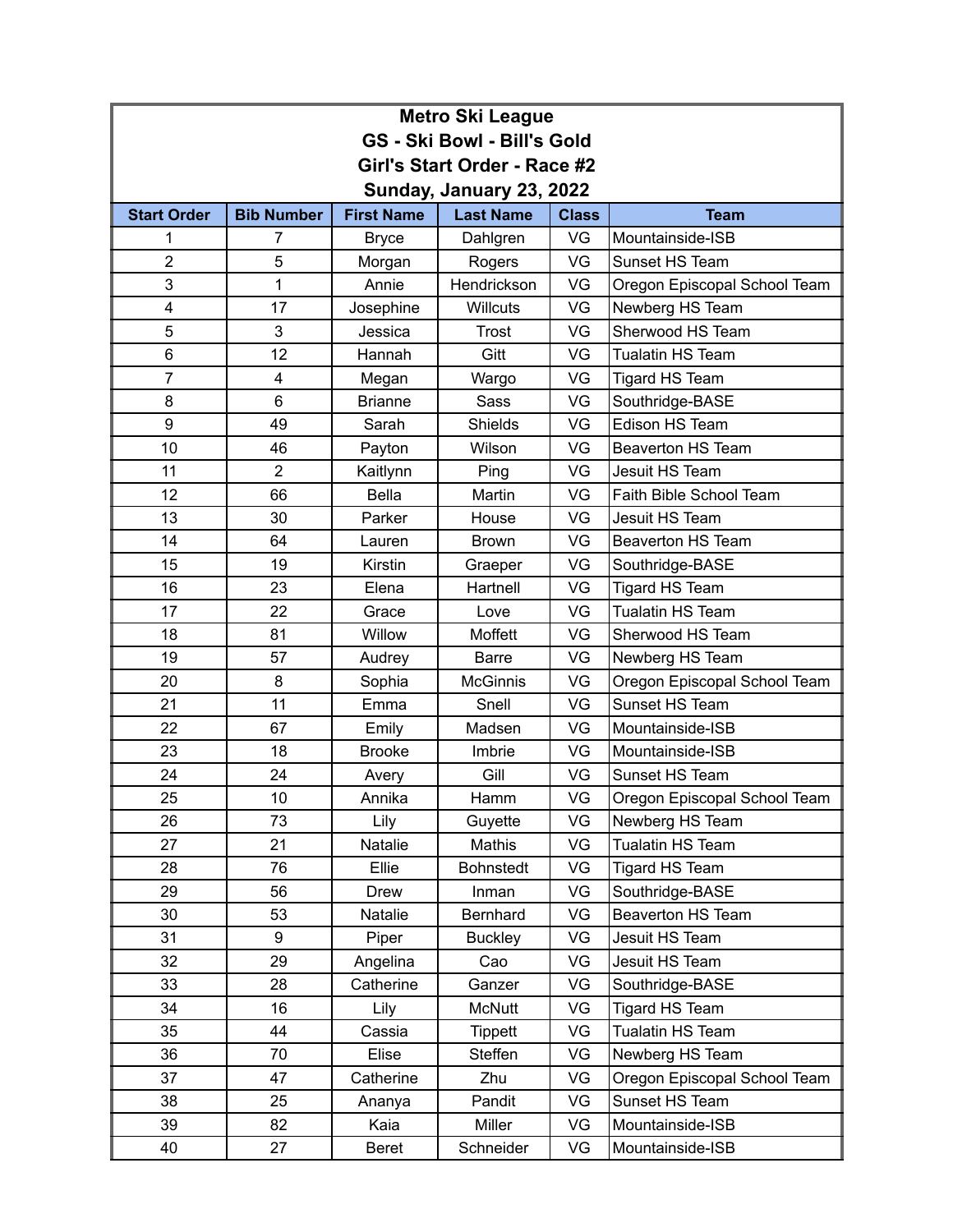| 41 | 45 | Maren            | Kuether        | VG         | Sunset HS Team               |
|----|----|------------------|----------------|------------|------------------------------|
| 42 | 50 | Sonia            | Shenoy         | VG         | Oregon Episcopal School Team |
| 43 | 72 | Addison          | Deibele        | VG         | <b>Tualatin HS Team</b>      |
| 44 | 71 | Amanda           | Maher          | VG         | Southridge-BASE              |
| 45 | 20 | Liza             | Grim           | VG         | Jesuit HS Team               |
| 46 | 14 | Alexandra        | Semper         | <b>VAG</b> | Jesuit HS Team               |
| 47 | 68 | Lily             | <b>Buckley</b> | <b>VAG</b> | Oregon Episcopal School Team |
| 48 | 48 | Sarah            | Sargeant       | <b>VAG</b> | Sunset HS Team               |
| 49 | 26 | Alison           | Andrea         | <b>VAG</b> | Mountainside-ISB             |
| 50 | 74 | Callie           | Chu            | <b>JVG</b> | Mountainside-ISB             |
| 51 | 33 | Taylor           | Wilkinson      | <b>JVG</b> | Sunset HS Team               |
| 52 | 77 | Charlotte        | Gibson         | <b>JVG</b> | Oregon Episcopal School Team |
| 53 | 42 | Sydney           | Martin         | <b>JVG</b> | Jesuit HS Team               |
| 54 | 35 | Emma             | <b>Blevens</b> | <b>JVG</b> | Jesuit HS Team               |
| 55 | 37 | <b>Bridgette</b> | Beaton         | <b>JVG</b> | Sunset HS Team               |
| 56 | 54 | Ella             | Irving         | <b>JVG</b> | Mountainside-ISB             |
| 57 | 78 | <b>Blaize</b>    | Dahlgren       | <b>JVG</b> | Mountainside-ISB             |
| 58 | 36 | Savannah         | Johansen       | <b>JVG</b> | Sunset HS Team               |
| 59 | 31 | Jordan           | Hoffman        | <b>JVG</b> | Jesuit HS Team               |
| 60 | 32 | <b>Bianca</b>    | Sarich         | <b>JVG</b> | Jesuit HS Team               |
| 61 | 39 | Nora             | Roesch         | <b>JVG</b> | Sunset HS Team               |
| 62 | 52 | Ellie            | Juliano        | <b>JVG</b> | Sunset HS Team               |
| 63 | 34 | Rithu            | Girish         | <b>JVG</b> | Jesuit HS Team               |
| 64 | 40 | Tanvi            | Vemulapalli    | <b>JVG</b> | Jesuit HS Team               |
| 65 | 59 | Katherine        | Looi           | <b>JVG</b> | Sunset HS Team               |
| 66 | 41 | Maitreyee        | Kulkarni       | <b>JVG</b> | Sunset HS Team               |
| 67 | 55 | Anna             | Poulin         | <b>JVG</b> | Jesuit HS Team               |
| 68 | 79 | Helena           | Stremme        | <b>JVG</b> | Jesuit HS Team               |
| 69 | 62 | Emma             | Viehouser      | <b>JVG</b> | Sunset HS Team               |
| 70 | 75 | <u>Maya</u>      | McQueen        | JVG        | Sunset HS Team               |
| 71 | 58 | Victoria         | Jeffery        | <b>JVG</b> | Sunset HS Team               |
| 72 | 51 | Gwen             | Gauger         | <b>JVG</b> | Sunset HS Team               |
| 73 | 65 | Tyler            | Orozco         | <b>JVG</b> | Sunset HS Team               |
| 74 | 63 | Amelia           | Sanders        | <b>JVG</b> | Sunset HS Team               |
| 75 | 61 | Grace            | Stafford       | <b>JVG</b> | Sunset HS Team               |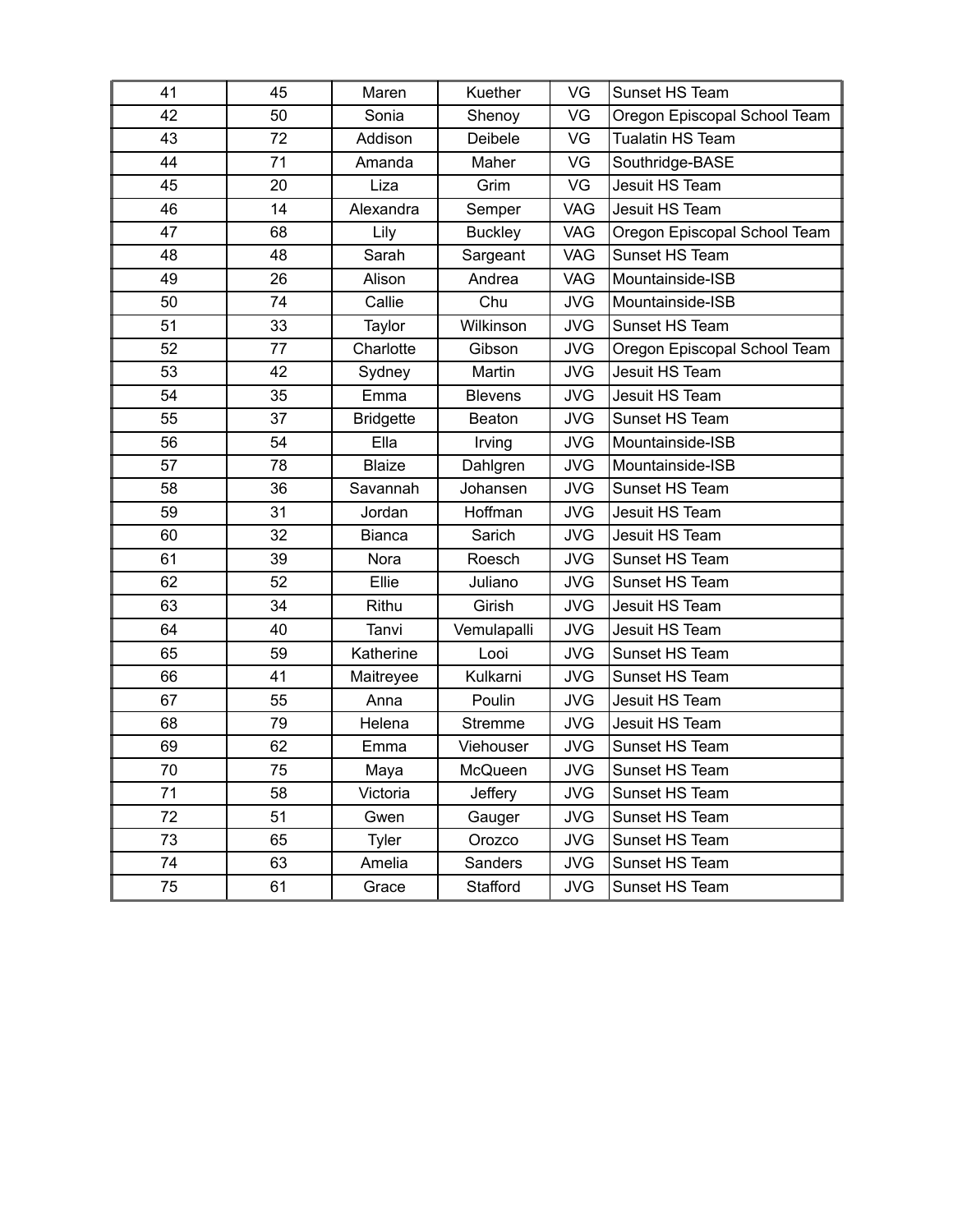| <b>Metro Ski League</b>            |                             |                   |                   |              |                              |  |  |  |
|------------------------------------|-----------------------------|-------------------|-------------------|--------------|------------------------------|--|--|--|
| <b>GS - Ski Bowl - Bill's Gold</b> |                             |                   |                   |              |                              |  |  |  |
| Boy's Start Order - Race #2        |                             |                   |                   |              |                              |  |  |  |
| Sunday, January 23, 2022           |                             |                   |                   |              |                              |  |  |  |
| <b>Start</b><br><b>Order</b>       | <b>Bib</b><br><b>Number</b> | <b>First Name</b> | <b>Last Name</b>  | <b>Class</b> | <b>Team</b>                  |  |  |  |
| 1                                  | 3                           | Ashton            | <b>Hicks</b>      | <b>VB</b>    | Mountainside HS Team         |  |  |  |
| $\overline{2}$                     | 20                          | Ryan              | Murphy            | <b>VB</b>    | <b>Beaverton HS Team</b>     |  |  |  |
| 3                                  | 39                          | Joshua            | <b>Berkman</b>    | <b>VB</b>    | <b>BASE</b>                  |  |  |  |
| 4                                  | $\overline{2}$              | <b>Dillon</b>     | <b>Mills</b>      | <b>VB</b>    | Jesuit HS Team               |  |  |  |
| 5                                  | $\overline{7}$              | Oscar             | Hapke             | <b>VB</b>    | Oregon Episcopal School Team |  |  |  |
| $6\phantom{1}$                     | $\mathbf{1}$                | <b>Markus</b>     | Falconer          | <b>VB</b>    | <b>Westview HS Team</b>      |  |  |  |
| $\overline{7}$                     | 8                           | Peyton            | Sapp              | <b>VB</b>    | <b>Tualatin HS Team</b>      |  |  |  |
| 8                                  | 17                          | Hayden            | Oelke             | <b>VB</b>    | <b>Tigard HS Team</b>        |  |  |  |
| 9                                  | 12                          | Aiden             | Gill              | <b>VB</b>    | Sunset HS Team               |  |  |  |
| 10                                 | 74                          | Kolbe             | Johnson           | <b>VB</b>    | Sherwood HS Team             |  |  |  |
| 11                                 | 27                          | Peter             | Foley             | <b>VB</b>    | Edison HS Team               |  |  |  |
| 12                                 | 67                          | Kamran            | Mashaw            | <b>VB</b>    | <b>ISB</b>                   |  |  |  |
| 13                                 | 38                          | Michael           | <b>Stephens</b>   | <b>VB</b>    | Edison HS Team               |  |  |  |
| 14                                 | 5                           | Samuel            | Kadz              | <b>VB</b>    | Sunset HS Team               |  |  |  |
| 15                                 | 50                          | Owen              | Magnusen          | <b>VB</b>    | Tigard HS Team               |  |  |  |
| 16                                 | 16                          | Ethan             | Love              | <b>VB</b>    | <b>Tualatin HS Team</b>      |  |  |  |
| 17                                 | 9                           | Josh              | Hinsdale          | <b>VB</b>    | <b>Westview HS Team</b>      |  |  |  |
| 18                                 | 87                          | Theo              | Shanno            | <b>VB</b>    | Oregon Episcopal School Team |  |  |  |
| 19                                 | $\overline{4}$              | Kurt              | Woodruff          | <b>VB</b>    | Jesuit HS Team               |  |  |  |
| 20                                 | 21                          | Jackson           | Flynn             | <b>VB</b>    | <b>Beaverton HS Team</b>     |  |  |  |
| 21                                 | 11                          | Jasper            | Williams          | <b>VB</b>    | Mountainside HS Team         |  |  |  |
| 22                                 | 15                          | <b>Isaac</b>      | Neill-Jones       | <b>VB</b>    | Mountainside HS Team         |  |  |  |
| 23                                 | 44                          | Addison           | Schinderle        | <b>VB</b>    | <b>Beaverton HS Team</b>     |  |  |  |
| 24                                 | 6                           | Matteo            | Campbell          | VB           | Jesuit HS Team               |  |  |  |
| 25                                 | 10                          | Seth              | Levin             | <b>VB</b>    | Oregon Episcopal School Team |  |  |  |
| 26                                 | 64                          | Adam              | Harrison          | VB           | Westview HS Team             |  |  |  |
| 27                                 | 22                          | Gabriel           | Mitchell          | VB           | Tualatin HS Team             |  |  |  |
| 28                                 | 59                          | Riley             | Smith             | VB           | Tigard HS Team               |  |  |  |
| 29                                 | 23                          | Kiran             | Gupta             | VB           | Sunset HS Team               |  |  |  |
| 30                                 | 54                          | Jack              | Meyer             | VB           | Edison HS Team               |  |  |  |
| 31                                 | 75                          | Jack              | Bousquet          | VB           | Edison HS Team               |  |  |  |
| 32                                 | 25                          | Cooper            | Vafi              | VB           | Sunset HS Team               |  |  |  |
| 33                                 | 94                          | Conner            | Smith             | <b>VB</b>    | Tigard HS Team               |  |  |  |
| 34                                 | 43                          | Theodosious       | <b>Tzantarmas</b> | VB           | Tualatin HS Team             |  |  |  |
| 35                                 | 51                          | Diego             | Phipps-Santiago   | VB           | Westview HS Team             |  |  |  |
| 36                                 | 18                          | Jesse             | Lindholm          | VB           | Oregon Episcopal School Team |  |  |  |
| 37                                 | 13                          | Noah              | Stremme           | VB           | Jesuit HS Team               |  |  |  |
| 38                                 | 95                          | Olin              | Jerde             | VB           | Beaverton HS Team            |  |  |  |